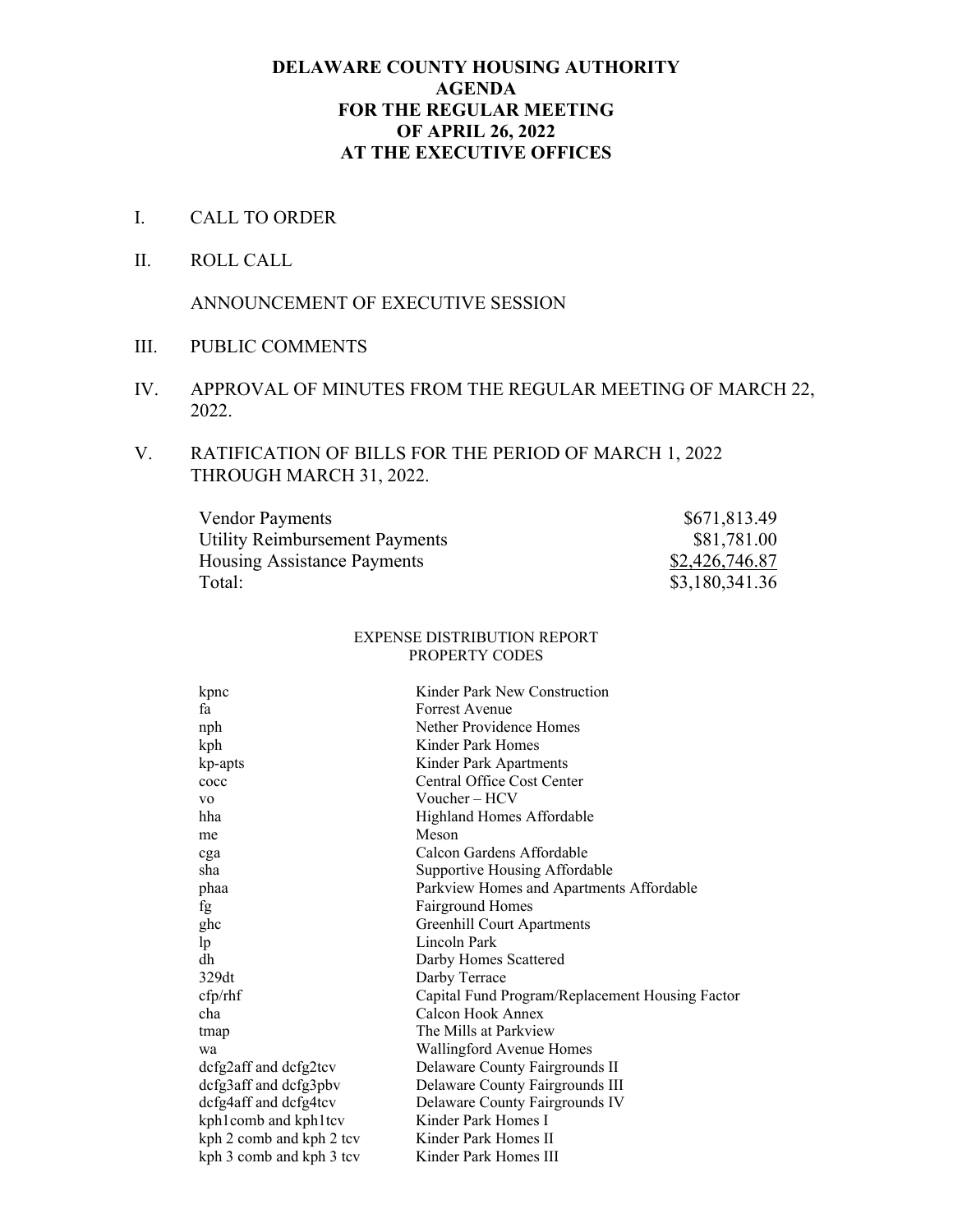## VI. APPROVAL OF CASH STATEMENTS FOR THE MONTH OF MARCH 2022.

- A. Public Housing Program
- B. Section 8 New Construction Program Kinder Park Apartments
- C. Housing Choice Voucher Program Housing Assistance Payment's
- D. Meson, Inc.
- VII. REVIEW AND APPROVE THE TENANT ACCOUNTS RECEIVABLE REPORT FOR THE MONTH OF APRIL 2022.
- VIII. REVIEW AND APPROVE THE HOUSING CHOICE VOUCHER PROGRAM VOUCHER MANAGEMENT REPORT FOR THE MONTH OF APRIL2022.

# IX. REVIEW AND APPROVE THE UNIT AVAILABILITY REPORT FOR THE PUBLIC HOUSING PROGRAM FOR THE MONTH OF APRIL 2022.

- X. COMMITTEE REPORTS
	- A. Personnel
		- 1. Personnel items to be considered in Executive Session
			- 1. Approve new employee hires.
			- 2. Accept employee resignations.
			- 3. Approve employee terminations.
			- 4. Approve/rescind employee transfers/promotions.
	- B. Property and Supplies
	- C. Finance
	- D. Pension
	- E. Insurance
	- F. Tenant Relations

# XI. EXECUTIVE DIRECTOR

A. Report on Pending Litigation